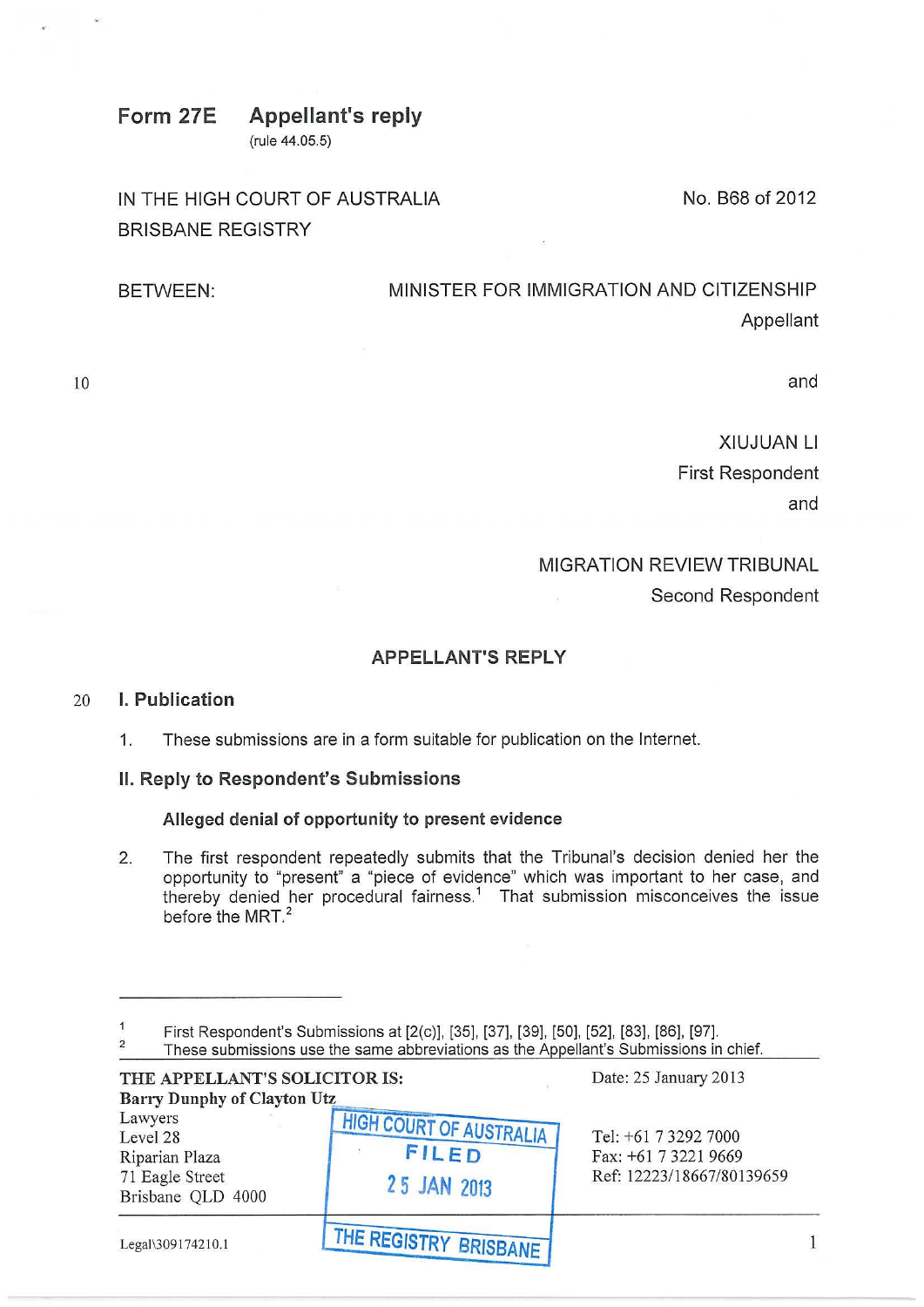- 3. The first respondent (through her adviser) accepted that the 2007 TRA contained materially false or misleading information<sup>3</sup> and could not be relied upon to meet the criterion in cl 880.230(1) of Schedule 2 to the Regulations. She submitted that that criterion could be met by a "second, fresh assessment from TRA", but she had not obtained such an assessment. Her adviser put the same position to the MRT at the hearing.<sup>4</sup> Such an assessment was required to meet the criterion in 880.230(1).
- 4. The first respondent suggested that she had the relevant work experience to satisfy the relevant assessing authority.<sup>5</sup> However, as her agent clearly understood, the visa criterion did not require the decision-maker to be satisfied about her work experience. 10 Rather, the criterion required the existence of a positive assessment from the relevant assessing authority (obtained without the use of false or misleading information), which the first respondent did not have at the time of:
	- (a) the delegate's decision;
	- (b) the making of her application for review *to* the MRT in reliance on s 347;
	- (c) her response to the MRT's request to comment on or respond to information;
	- (d) the MRT oral hearing;
	- (e) her response to a further MRT request to comment on or respond to information; or
- (f) the MRT's decision under s 349 on the review, to affirm the delegates' 20 decision.
	- 5. The first respondent's case before the MRT was therefore not that she met cl 880.230(1) but needed time to obtain evidence for that proposition (cf, eg, if she did have a successful assessment from TRA but needed to obtain another copy). Rather, she accepted that she did not have the necessary skills assessment (and therefore did not meet the criterion) but contended that, given an undefined period of time, this position might change.
	- 6. It is incorrect, therefore, to describe the first respondent's position as one of awaiting "evidence" to support her case. What she was awaiting was a change in circumstances which might or might not occur so as to allow her to say that she met cl 880.230(1).
	- 7. In refusing to delay its decision any further, the MRT was electing to decide the review on the basis of the uncontested facts as they stood both at the date of the delegate's decision under review and at all times during the course of the review up to and including the date of the decision under s 349 of the Act. That election does not raise any issue of procedural fairness. If it involved any jurisdictional error, that error must lie in the breach of an asserted obligation to delay its decision so that an applicant, who does not meet a relevant criterion, can attempt to meet it.

30

<sup>3</sup>  Appeal Book {AB) at 167, at point 13.

<sup>4</sup>  AB 8 [24], lines 12-16.

<sup>5</sup>  AB 166 lines 30-35.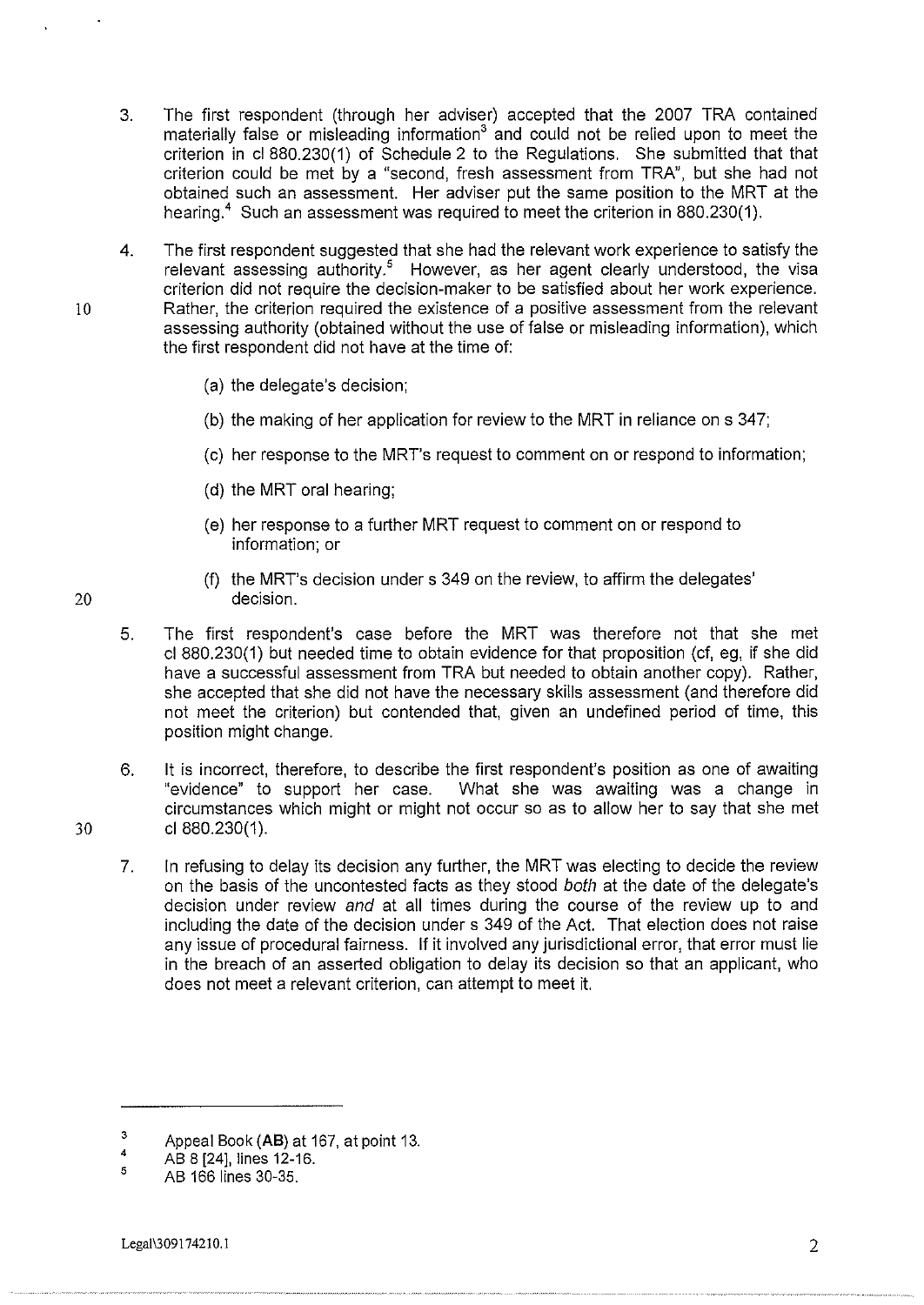#### **Statutory construction**

- 8. The first respondent submits<sup>6</sup> that s 357A(3) of the Act re-introduces general concepts of fairness as part of the "natural justice hearing rule". This fails to have regard to the opening words of s 357A(3): "In applying this Division".
- 9. It is a significant error of construction to detach the obligation ("must act in a way that is fair and just") from its direct subject ("in applying this Division") and instead attach it to a part ("natural justice hearing rule") of a different sub-section within the section. Neither Court below embraced such an error.
- 10. Further, the first respondent misunderstood the relationship between sub-sections 10 357A(1) and (3).
	- 11. Sub-section 357A(1) was plainly intended to ensure that Division 5 of Part 5 would exhaustively provide for the MRT's procedural fairness obligations in relation to the matters it deals with: that is, to exclude any further or additional common law requirements in relation to those matters. Sub-section 357 A(3) did not seek to reestablish or re-introduce common law requirements, not expressly picked up in Division 5. Neither the words of the Act, read as a whole, nor the second reading speech nor the explanatory memorandum support such a contention.
- 12. In any event, if ss 353 and 357A(3) of the Act in some fashion serve to maintain or reassert traditional concepts of procedural fairness, they are irrelevant to the outcome of 20 the present case for reasons outlined above (and in chief).<sup>7</sup> In order to support the judgment of the Full Court, these provisions would have to require the MRT to adjourn or delay its decision so that the first respondent could try to consummate a different process which might or might not enable her to meet the visa criterion which she did not meet at the time of the making of the decision under review or of the review decision itself. The first respondent does not explain how the provisions can be construed to go that far.

#### **Unreasonableness**

13. As recognised by Greenwood and Logan JJ, "Wednesbury unreasonableness" is only applicable to discretionary decisions. $8^{\circ}$  The final decision, affirming the decision of the 30 delegate to refuse the visa, was not discretionary.<sup>9</sup> An analogous ground of review might be available if the MRT's decision were to offend basic notions of rationality in its outcome (or possibly reasoning).<sup>10</sup> However, there has been no suggestion that the MRT's decision is illogical or irrational or was not supported by the evidence before it.

<sup>6</sup>  7 First Respondent's Submissions at [13], [16], [57].

Appellant's Submissions at [19]-[21].

<sup>8</sup>  AB at 274 [33] and see Minister for Immigration and Multicultural Affairs v Eshetu (1999) 197 CLR 611 at [124]-[129]. Re Minister for Immigration and Multicultural Affairs; Ex Parte Applicant S20/2002 (2003) 198 ALR 59 at [73]; Minister for Immigration and Citizenship v SZMDS (2010) 240 CLR 611 at [39].

<sup>9</sup>  Section 65 of the Act.

<sup>10</sup>  Re Minister for Immigration and Multicultural Affairs; Ex Parte Applicant S20/2002 (2003) 198 ALR 59 at [67]-[69]; Minister for Immigration and Citizenship v SZMDS (2010) 240 CLR 611 (in the joint judgment of Grennan and Bell JJ) and Australia Retailers Association v Reserve Bank of Australia (2005) 148 FCR 446 at [543]-[547].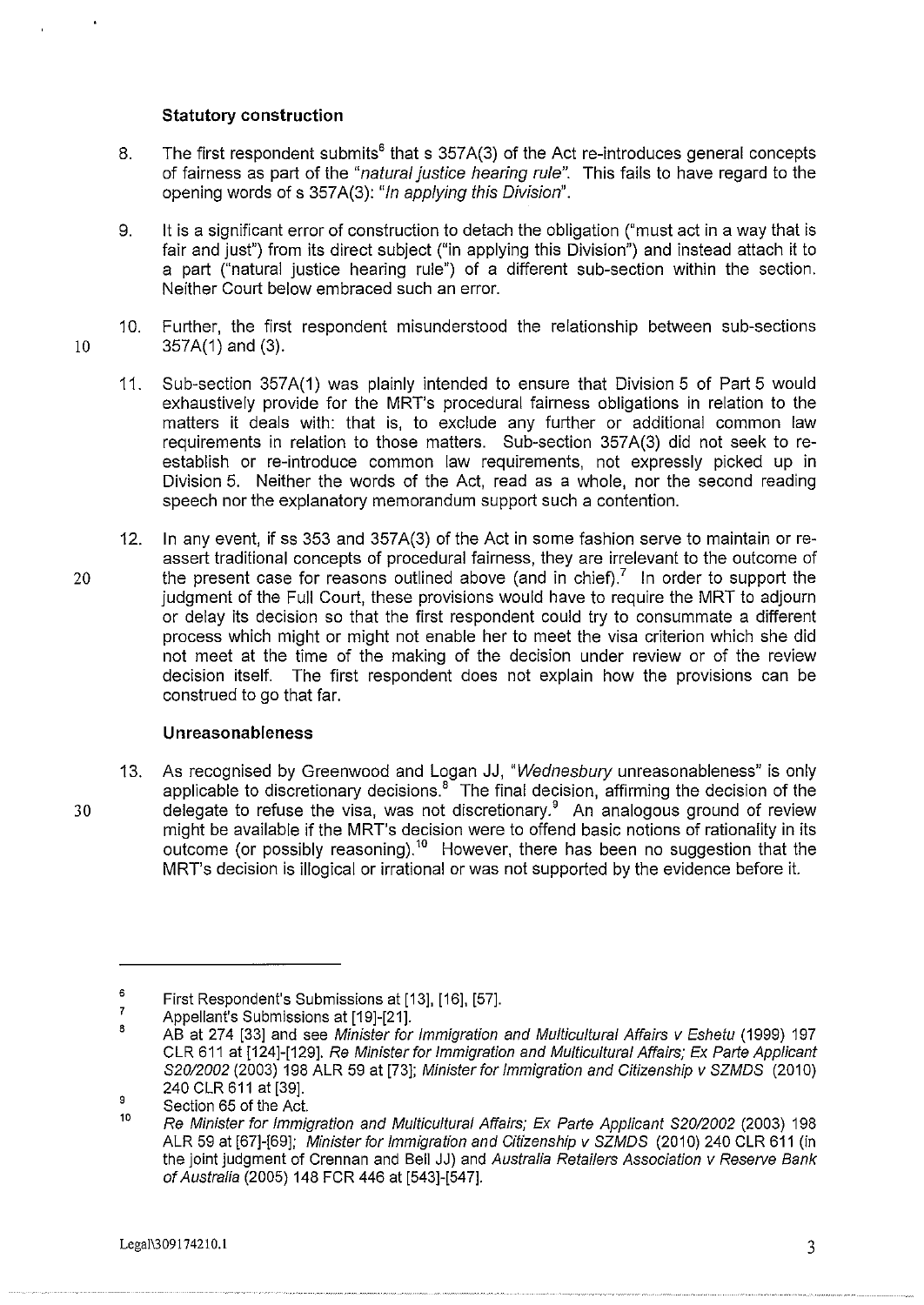14. The only discretionary "decision" which is said to be unreasonable is the procedural decision not to adjourn. As Mason CJ said, in the context of the AD(JR) Act,<sup>11</sup> in Australian Broadcasting v Bond: <sup>12</sup>

If "decision" were to embrace procedural determinations, then there would be little scope for review of "conduct", a concept which appears to be essentially procedural in character. To take an example, the refusal by a decision-maker of an application for an adjournment in the course of an administrative hearing would not constitute a reviewable decision, being a procedural matter not resolving a substantive issue and lacking the quality 10 of finality. ...

15. Review under s 75(v) of the Constitution does not involve distinct grounds applicable to "conduct". Rather, the constitutional writs are available where some error is identified which vitiates that which purports to be a decision having legal effect. Accordingly, it is only if the first respondent can establish that the refusal of the adjournment infected the MRT's final decision with jurisidictional error, that that final decision will be properly set aside. Even if the refusal of further delay was in some sense unreasonable (and it is submitted, for reasons outlined in chief, that it was not), it has not been shown that that resulted in a breach of any condition of a valid final decision. No breach of any of the requirements of Part 5 of the Act arose from the MRT declining to exercise its 20 discretion to adjourn.

#### **Authorities on adjournments**

- 16. One, perhaps narrower, strand within the first respondent's argument would appear to be that s 357A(3) might be read as a requirement to be observed by the MRT when it comes to exercise its discretion under s 363(1)(b) whether, for the purposes of the review of the delegate's decision, to adjourn the review.<sup>13</sup> This premise leads the first respondent to traverse cases from various contexts where a failure to grant an adjournment was capable of amounting to a denial of procedural fairness.<sup>14</sup>
- 17. None of the cases cited are remotely similar to the present case. None concerned a situation, like the present, where a person:
- 30 (a) having control over the timing of when to seek a particular entitlement which depended on satisfying a particular criterion, chose to seek the entitlement on a false basis which was duly exposed and left the condition unsatisfied;
	- (b) proceeded to assert a right of review of the adverse decision without having established some different and better basis to satisfy the criterion; and
	- (c) had at the most a hope that, if the review were adjourned for some undefined period, events might unfold in a different sphere which might, or might not (this could not be controlled or predicted) enable the criterion to be satisfied.

<sup>11</sup>  Administrative Decisions (Judicial Review) Act 1977 (Cth).

<sup>12</sup>  (1990) 170 CLR 321 at 337.

<sup>13</sup>  First Respondent's Submissions at [43]-[46].

<sup>14</sup>  First Respondent's Submissions at [51]-[56].